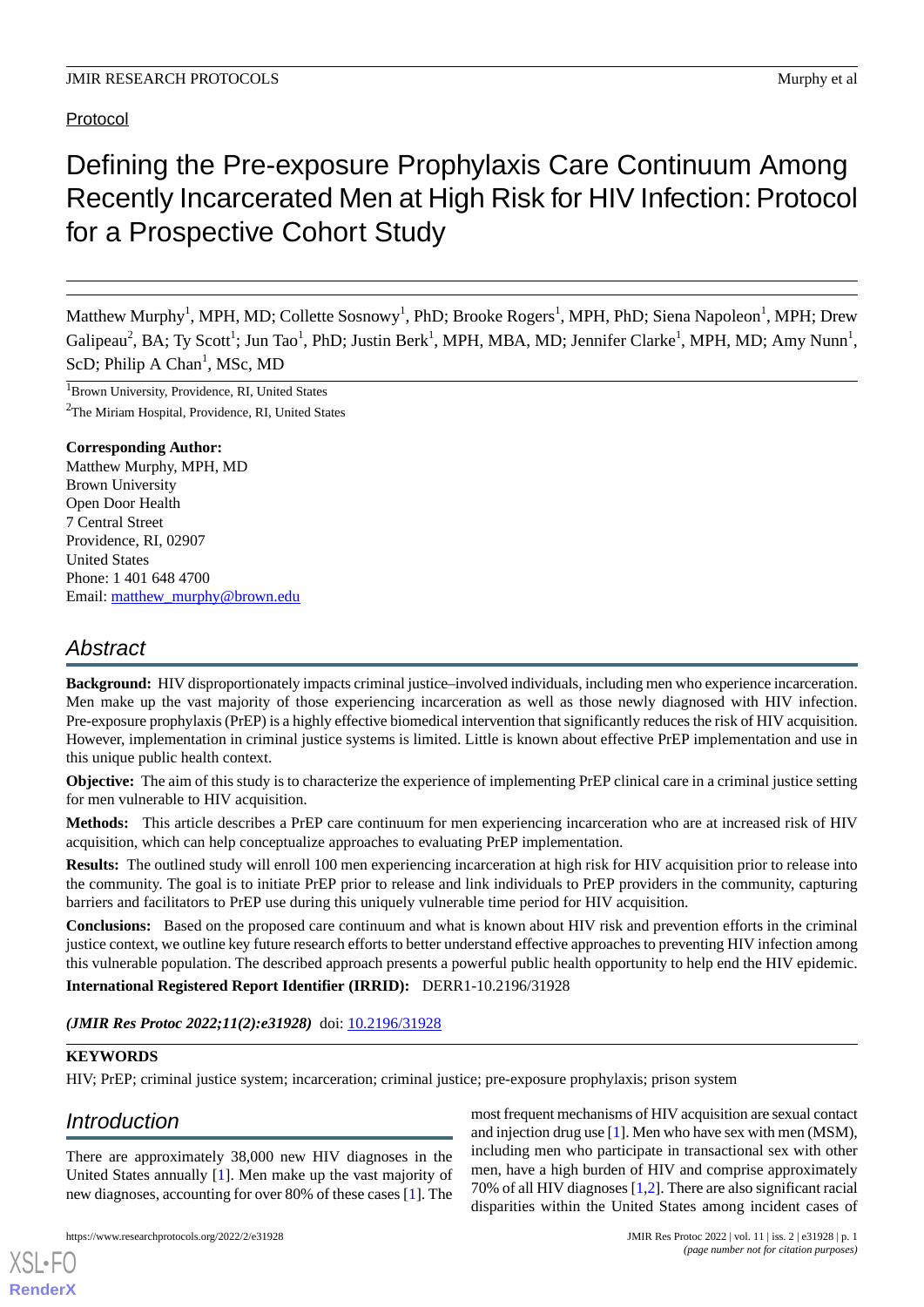HIV annually, with racial and ethnic minorities comprising a disproportionate number of new cases compared to White individuals. Black/African American men account for 39% of new HIV diagnoses, yet represent only 18% of the general male population, and Hispanic/Latino men accounted for 29% of new HIV diagnoses while only making up 13% of the general population [[3\]](#page-5-2). Among MSM, Whites have a 1 in 11 lifetime risk of HIV acquisition, compared to Black/African American men, who have a 1 in 2 risk and Hispanic/Latino MSM, who have a 1 in 5 lifetime risk [\[4](#page-5-3)]. The most frequent mechanisms of HIV acquisition are sexual contact (88%) and injection drug use (7%-11%) [[1\]](#page-5-0).

Criminal justice–involved individuals in the United States are among the most vulnerable to and heavily impacted by HIV [[5\]](#page-5-4). Individuals with a history of incarceration have a rate of HIV infection that is 3-5 times that of their nonincarcerated counterparts [[6](#page-5-5)]. One in 7 people living with HIV pass through the criminal justice system each year [[7\]](#page-5-6). The rate of incarceration for men is 10 times greater than that for women [[8\]](#page-5-7). Black/African American men are also 6 times as likely and Hispanic/Latino men are more than twice as likely as White men to be incarcerated [\[9](#page-5-8)]. Criminal justice involvement is highly prevalent among people who inject drugs, with an estimated 72.2% reporting a history of incarceration [[5\]](#page-5-4). Following release, criminal justice–involved individuals are more likely to participate in sexual and substance use behaviors, including injection drug use, that place them at increased risk of HIV infection and overdose [\[10](#page-5-9)-[17\]](#page-6-0). Complex, intersecting social and structural forces place racial and ethnic minority populations in particular at increased vulnerability to both criminal justice involvement and HIV acquisition.

Although incarceration represents an opportunity to test criminal justice–involved individuals who are at risk for HIV and link them to HIV and/or pre-exposure prophylaxis (PrEP) care in the community as needed, surveys conducted in criminal justice settings show uneven uptake of HIV testing, preventive, and treatment services among criminal justice–involved individuals [[18\]](#page-6-1). PrEP is currently available as an oral medication in two forms: tenofovir disoproxil fumarate and emtricitabine (TDF/FTC) and tenofovir alafenamide and emtricitabine (TAF/FTC). Both medications are highly effective at preventing HIV transmission among MSM [\[19](#page-6-2),[20\]](#page-6-3). TDF/FTC has also been shown to be effective at preventing HIV transmission

through receptive vaginal intercourse [\[21](#page-6-4)] as well as injection drug use [[22\]](#page-6-5). Importantly, research has shown different concentrations of TDF/FTC in vaginal compared to anorectal tissue, leading to different approaches to initiate PrEP and measure adherence among men and women [\[23](#page-6-6)].

Despite its effectiveness, PrEP uptake in real-world settings among multiply marginalized populations, including criminal justice–involved individuals, remains low [[24\]](#page-6-7). Although some research has demonstrated PrEP interest among criminal justice–involved individuals  $[25,26]$  $[25,26]$  $[25,26]$  $[25,26]$ , little is known about the barriers to PrEP implementation during incarceration or the period immediately postrelease from incarceration [\[27](#page-6-10)[,28](#page-6-11)]. What is known is that there are expressed reasons to decline PrEP initiation unique to the correctional setting such as institutional mistrust and the high degree of uncertainty in the postrelease period [\[29](#page-6-12),[30\]](#page-6-13). A PrEP care continuum is a useful conceptual tool for identifying facilitators and barriers to PrEP use, adherence, retention, and persistence in PrEP care [\[31](#page-6-14)]. In this article, we propose a modified PrEP care continuum for criminal justice–involved populations and then describe an approach to implementing and assessing PrEP care among criminal justice–involved men at high risk of HIV infection.

# *Methods*

# **Defining the PrEP Care Continuum for Criminal Justice–Involved Populations**

The PrEP care continuum can help to conceptualize and structure PrEP programming in the criminal justice system, including PrEP awareness, uptake, and adherence, and retention in PrEP care [\[31](#page-6-14)]. The PrEP care continuum has been used as a tool to better understand the barriers and facilitators to PrEP care for other vulnerable populations [[32-](#page-6-15)[34](#page-6-16)], but it has yet to be applied to or extensively studied in the criminal justice–involved population [\[35](#page-7-0)]. Adapting a PrEP continuum unique to criminal justice environments may help clinical providers and policy makers to identify gaps and barriers to uptake and develop specific programming to address them. Ideally, these efforts will enable successful identification of individuals who meet the clinical criteria for PrEP use, as well as frame the development of effective interventions to increase PrEP uptake, adherence, and retention in care, particularly during the postrelease period ([Figure 1\)](#page-1-0).

the clinical criteria for PrEP use that should be used when identifying individuals that are indicated for PrEP [[36\]](#page-7-1). Additionally, for PrEP to be effective, adherence to the medication is crucial [[22,](#page-6-5)[37](#page-7-2)]. Finally, persistence in PrEP care is defined as maintaining all aspects of recommended PrEP

<span id="page-1-0"></span>Figure 1. PrEP care continuum for incarcerated populations. PrEP: pre-exposure prophylaxis.



There are a number of elements to consider for the successful implementation of its use within the criminal justice setting. Although many individuals who pass through the criminal justice system are at increased risk for HIV, the Centers for Disease Control and Prevention (CDC) provides guidance for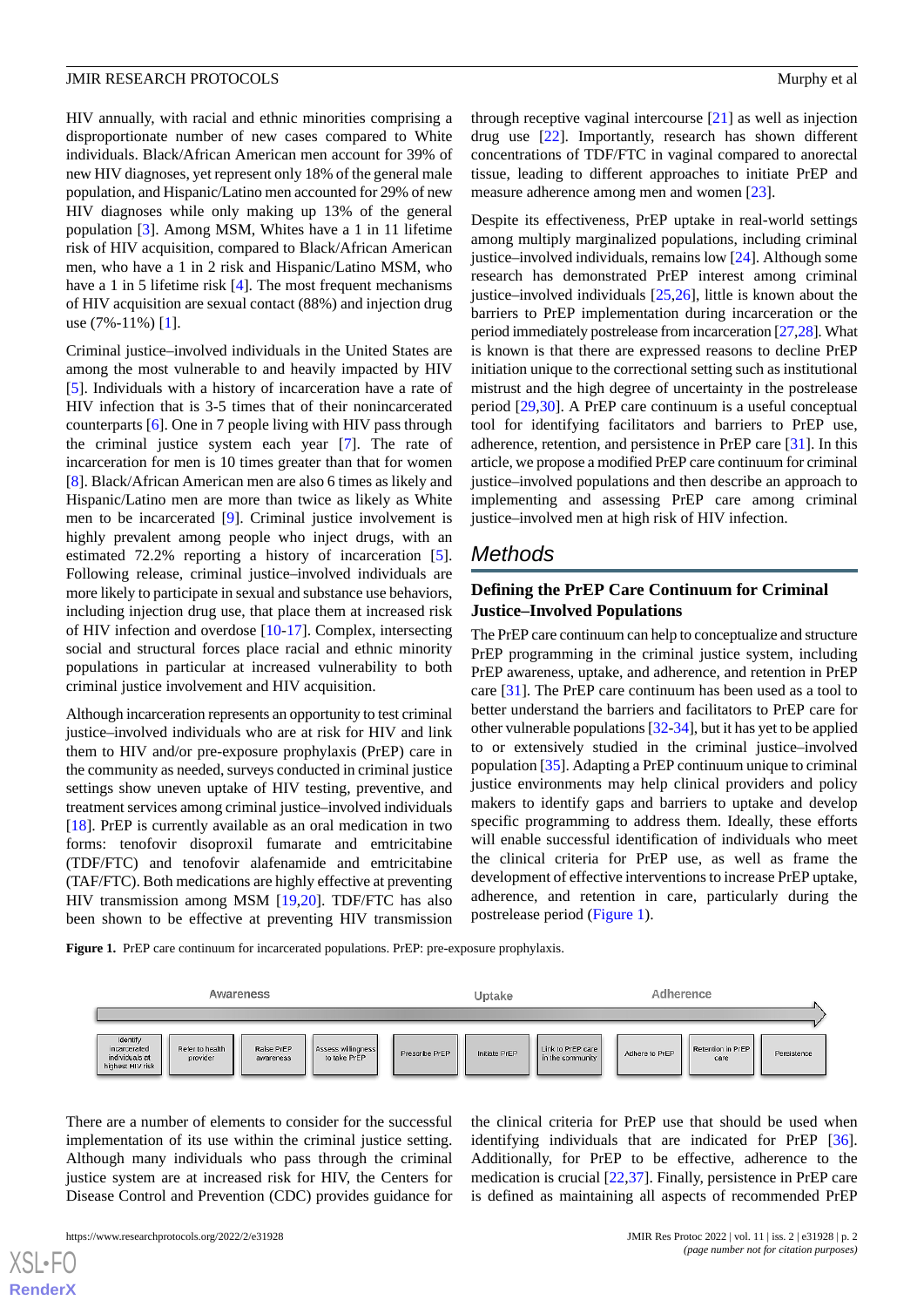clinical care during a defined period (ie, attending care appointments, attending lab visits, taking medication as prescribed) [[38\]](#page-7-3). For individuals with ongoing HIV risk, persistence in PrEP care should extend for as long as it is indicated.

Within the three phases of the continuum (PrEP awareness, uptake, and adherence), the steps are the following: (1) identify incarcerated individuals at highest risk for contracting HIV, (2) refer to health care provider within the criminal justice system, (3) increase PrEP awareness among those individuals, (4) assess willingness to take PrEP, (5) prescribe, and (6) initiate PrEP while still incarcerated, (7) link to PrEP care in the community, (8) support adherence to PrEP, (9) retain individuals in care, and (10) support persistence in PrEP care. This multistep process highlights the potential complexity of implementing a clinical intervention within a criminal justice context and then linking individuals to clinical care in the community upon release.

The challenges of successfully defining and implementing a care continuum have been more thoroughly studied among individuals who are living with HIV. Interventions to diagnose, initiate treatment for, and link people living with HIV to care in the community have become an important public health priority with a significant impact on the trajectory of the epidemic in the United States [\[5](#page-5-4),[39\]](#page-7-4). In order to broaden the public health impact of using the criminal justice system as a potential focal point for effective HIV prevention interventions, it is important to understand effective implementation strategies and interventions to promote PrEP uptake among the diverse populations that are both disproportionately impacted by HIV and criminal justice involvement.

#### **The PrEP Care Continuum**

# *Identify Incarcerated Individuals at Highest Risk for Contracting HIV*

The variability in the availability of HIV screening and preventive services in the correctional setting presents one of the biggest challenges to successfully implementing PrEP care in the criminal justice system. This challenge is compounded in part by the potentially high volume of criminal justice–involved individuals who meet CDC criteria for PrEP initiation, but who may not self-identify as being at risk for HIV. There may be a number of reasons why individuals do not self-identify as being at risk for HIV acquisition including stigma, fear of legal repercussions for disclosing criminal behavior, or a lack of awareness of the risk of acquiring HIV from certain behaviors [[40-](#page-7-5)[42\]](#page-7-6). Perhaps the greatest public health benefit of PrEP use would be among pretrial individuals who are detained in the country's jail systems [[43\]](#page-7-7). With a high volume of individuals who often spend a short period of time in confinement, quickly identifying individuals who are at increased risk of HIV acquisition and then linking them to HIV preventive care in the community poses significant challenges but could have a significant public health benefit. A different approach for identifying individuals who would benefit from HIV preventive care among the sentenced population, many of whom spend months or years incarcerated, warrants tailored clinical tools that acknowledge unique HIV acquisition risks

 $XS$  $\cdot$ FC **[RenderX](http://www.renderx.com/)** not currently addressed by CDC guidelines, which focus on risk behaviors during the prior 6 months [[43\]](#page-7-7). For individuals incarcerated for greater than 6 months, their risk for HIV acquisition is unlikely to be captured using this criterion, particularly as individuals prepare for reentry into the community postincarceration [\[18](#page-6-1)].

# *Refer to Health Care Provider Within the Criminal Justice System*

For individuals at an increased risk of HIV acquisition, referral to a health care provider in the criminal justice setting who could order HIV, sexually transmitted infection, and other lab testing necessary to initiate PrEP is an important and often limiting step. Given the variability in access to medical providers in the criminal justice setting, particularly providers who are knowledgeable about PrEP, this may present a unique challenge to PrEP care implementation [\[44\]](#page-7-8). The identification and training of health care providers who could assess for PrEP eligibility and initiate the clinical care associated with its use will be important in this setting [[43](#page-7-7)[,44](#page-7-8)].

#### *Increase PrEP Awareness Among Those Individuals*

The little that is known about PrEP awareness in the criminal justice system has demonstrated a lack of knowledge but significant interest [\[24](#page-6-7)-[26\]](#page-6-9). Encounters with health care providers and public health support staff in the criminal justice setting can serve as important opportunities to discuss the benefits of PrEP use and improve an individual's understanding of their own risk of HIV acquisition.

# *Assess Interest in, Willingness to, and Barriers to Taking PrEP*

Although there is interest among incarcerated individuals in taking PrEP while in the criminal justice setting [[45\]](#page-7-9), it is important to characterize PrEP initiation patterns, hesitancy related to its use, and the influence of barriers both within the criminal justice system and upon reentry into the community. Components of this element of the PrEP care continuum are largely unknown and are likely to vary given the diverse makeup of those who experience incarceration, their socioeconomic context in the community, and the behaviors that put individuals at increased risk of HIV acquisition.

#### *Prescribe PrEP*

Many criminal justice–involved individuals experience barriers to accessing primary and preventive clinical care in the community [[46\]](#page-7-10). Therefore, completing the clinical assessments and laboratory testing necessary to initiate PrEP during a period of detention provides significant advantages in promoting PrEP use. Ensuring individuals are HIV-negative, evaluating individuals for renal dysfunction, and assessing them for hepatitis B infection—disease processes that all disproportionately impact the criminal justice–involved population—facilitates identification of the few potential clinical limitations for PrEP use [\[47](#page-7-11),[48\]](#page-7-12). In addition to limited accessibility of PrEP providers and the clinical assessment needed to safely initiate PrEP, cost of the medication to criminal justice institutions may pose a barrier to its implementation. Onsite availability and prompt dispensation, particularly for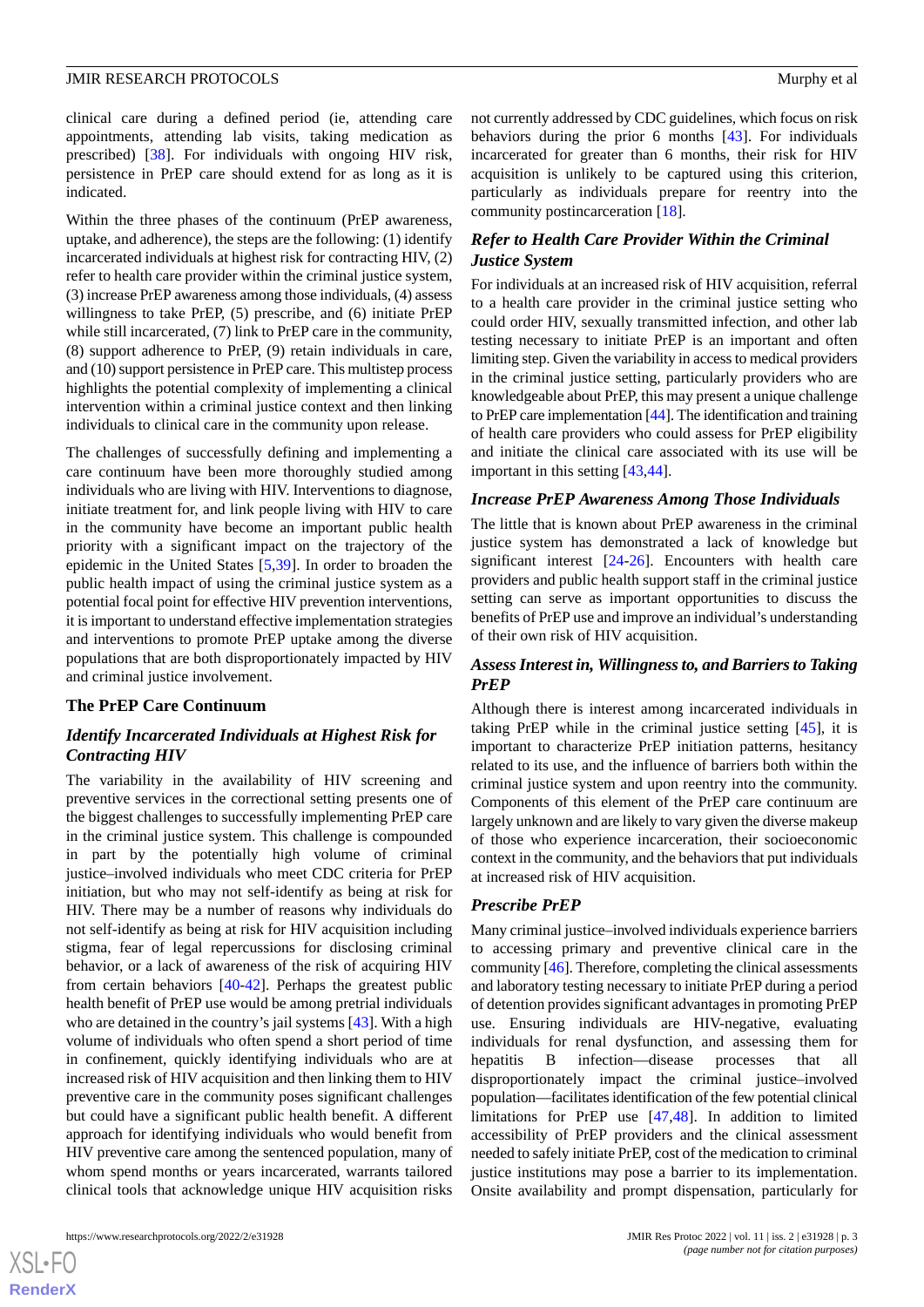pretrial individuals who may be spending only a brief period in detention, may pose a logistical challenge to criminal justice institutions and their clinical service providers [[43\]](#page-7-7).

#### *Initiate PrEP Care While Still Incarcerated*

There is a well-documented risk of HIV infection among criminal justice–involved individuals during the period immediately following release [[46\]](#page-7-10). Ideally, criminal justice–involved individuals at increased risk for HIV acquisition would initiate PrEP prior to release. This strategy would also allow for observation and evaluation of side effects, while providing an opportunity to initiate a protective biomedical intervention that can be continued in the community. Providing individuals with medication upon release may improve adherence in the crucial postrelease period, while reducing a potential barrier to HIV preventive care in this potentially chaotic period [\[29](#page-6-12),[37\]](#page-7-2).

#### *Link to PrEP Care in the Community*

Linkage to care in the community poses another significant challenge to PrEP care among criminal justice–involved individuals. Currently, providing continuity of care for both pretrial individuals as well as those sentenced to a period of confinement poses a challenge, particularly for those who are HIV-positive, are impacted by substance use disorder, or have general medical needs [\[49](#page-7-13)[,50](#page-7-14)]. The availability and accessibility of PrEP care providers is likely to vary significantly based on geographic region, an individual's insurance status, and the existence of other health linkage programs unrelated to PrEP care [[51](#page-7-15),[52\]](#page-7-16).

#### *Support Adherence to PrEP*

Although providing incarcerated individuals with a supply of medication upon release is likely to improve adherence by reducing a crucial barrier to PrEP access, adherence during the postrelease period is largely unknown and unstudied [\[43](#page-7-7),[53\]](#page-7-17). Given the importance of adherence to PrEP's effectiveness, adherence patterns during the postrelease period represent an important knowledge gap and one that is likely to require tailored interventions to improve. This study uses both biological markers of PrEP adherence through dried blood spot measurements of TDF/FTC concentrations as well as self-reported measures of PrEP adherence.

#### *Support Retention and Persistence in PrEP Care*

Retention and persistence in PrEP care pose a number of challenges in "real-world" community settings [\[31](#page-6-14)]. It is likely, although largely unknown, that retention and persistence in PrEP care will also pose a significant albeit unique challenge to those with criminal justice involvement given the barriers that have been well documented in retaining individuals with criminal justice involvement in HIV care [[31\]](#page-6-14), hepatitis C care, general primary care, and preventive care, to name a few [[54\]](#page-7-18). By establishing a prospective cohort of individuals returning to the community postincarceration, the outlined methodological

approach will allow for the monitoring of changes in HIV acquisition risk behaviors as well as indications for continued PrEP use.

#### **Ethics Approval**

The study underwent review and approval by the Lifespan Institutional Review Board's special committee on research conducted among incarcerated populations. Additional review and approval was provided by the Rhode Island Department of Corrections' Ethical Review Advisory Group.

# *Results*

Given that men make up more than 90% of individuals who are incarcerated, and also comprise a majority of new HIV cases, we have proposed a study that focuses on PrEP uptake among men currently experiencing incarceration. This includes all men experiencing incarceration, including those detained in pretrial facilities and those sentenced to a period of confinement. The study is an open, prospective cohort study of 100 men who are currently incarcerated at the Rhode Island Department of Corrections (RIDOC) and who are scheduled to be released within one month of being enrolled in the study. RIDOC is a unique study environment, as it is a unified correctional system with all statewide pretrial and sentenced individuals detained on one campus under a single administrative structure. Every individual processed at RIDOC undergoes a nurse-led medical evaluation at intake [\(Figure 2\)](#page-4-0). Individuals who report behaviors that would place them at increased HIV risk (condomless sex with multiple sexual partners; sex work and/or transactional sex; or injection drug use) are then referred to a general medical provider for potential study enrollment and/or initiation of PrEP clinical care through standard medical screening procedures. The existing nurse evaluation is brief and not intended to be a comprehensive evaluation of HIV acquisition risk. Other staff and medical providers can also refer individuals to the PrEP provider and program if they determine an individual to be at increased risk of HIV acquisition.

During the meeting with the PrEP clinical provider, the provider and patient discuss HIV risk, the provider assesses the patient's baseline knowledge and interest in using PrEP, and the provider requisitions the necessary lab work and obtains the patient's medical history to determine whether the patient is a candidate for PrEP use per CDC guidelines. For those interested in participating in the study, written informed consent is obtained and clinical documentation is shared with the research team at a community partner site. A PrEP navigator then subsequently meets with the patient and helps to coordinate postrelease PrEP care including measures of adherence and ongoing HIV acquisition risk. PrEP clinical care and enrollment in this study are centered largely on the pretrial population housed in RIDOC's intake facility, which saw approximately 13,000 commitments during 2019 [\[55](#page-7-19)].

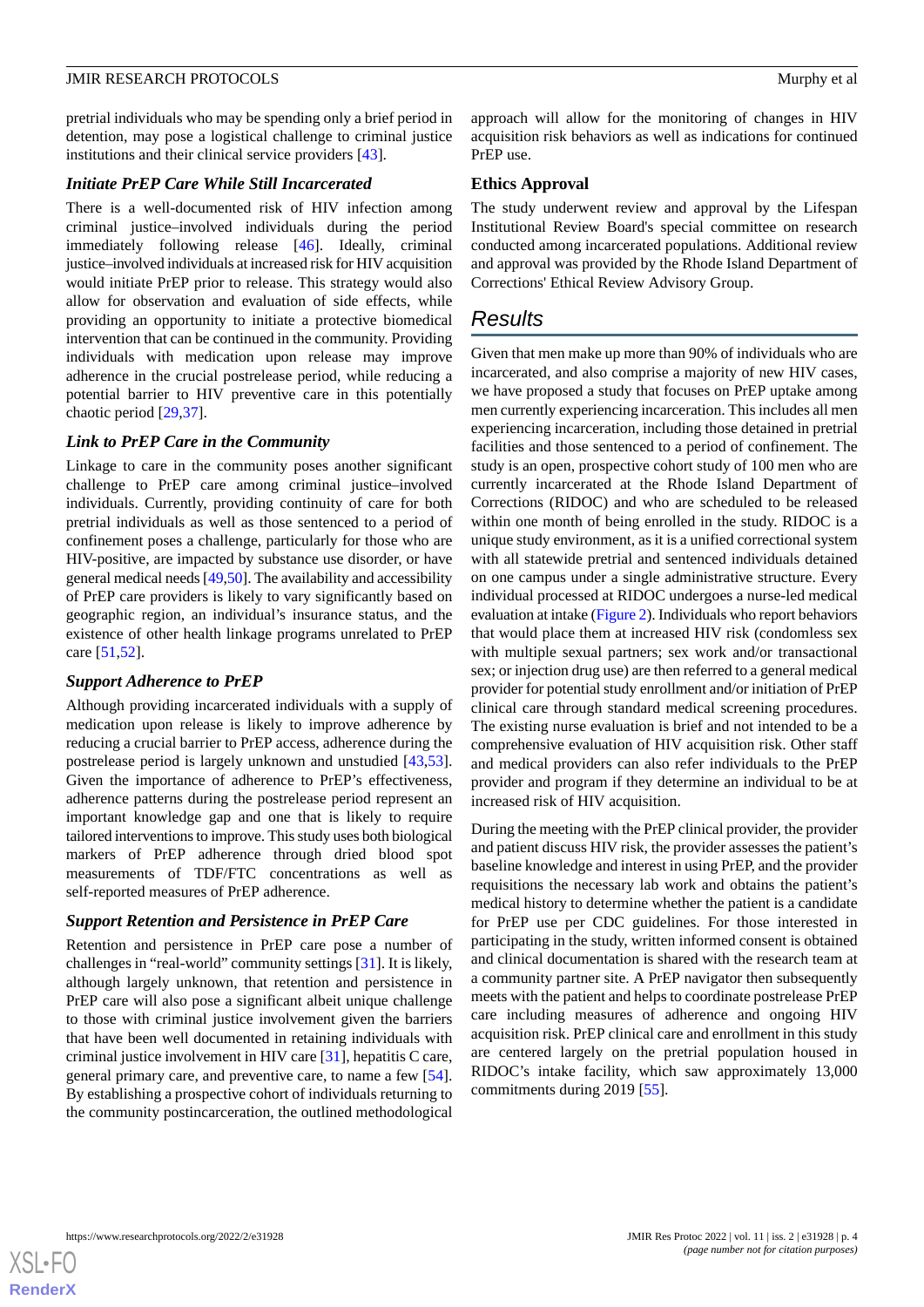<span id="page-4-0"></span>**Figure 2.** Implementing PrEP care continuum for criminal justice–involved populations. ACI: adult correctional institutions; PrEP: pre-exposure prophylaxis.



Once an interested individual is clinically screened and determined to be eligible for PrEP, TDF/FTC is prescribed, and the medication is delivered to the detention facility so that the individual may begin taking the medication prior to being released into the community; they are provided with a short-term supply upon release. Individuals are referred to a PrEP clinic in the community where they will continue their PrEP care postrelease. Enrolled individuals are provided with an appointment date and time prior to their release, which is facilitated by a patient navigator who also helps to ensure the communication of important clinical information between the criminal justice clinical providers and the community site. The patient navigator also helps individuals address barriers that arise postrelease to facilitate retention in postrelease PrEP clinical care [\[56](#page-8-0)]. The primary clinical outcomes are the following: (1) PrEP uptake (yes/no prescription), (2) adherence (measured by self-report and dried blood spot), and (3) attendance at 1 follow up visit (yes/no attendance). The goals of this study are to increase our knowledge of the characteristics and HIV risk of criminal justice–involved men, improve our understanding of the PrEP care continuum in a criminal justice setting to address these risks, and evaluate real-world barriers to PrEP care among this vulnerable population. This study is expected to conclude on November 30th, 2022.

# *Discussion*

[XSL](http://www.w3.org/Style/XSL)•FO **[RenderX](http://www.renderx.com/)**

The results from this study will help to identify predictors for initiation, adherence, and retention in PrEP care among

incarcerated and recently incarcerated men. This study will help characterize several key elements related to PrEP implementation that will need consideration in order for PrEP use to be implemented to scale in the criminal justice system in the United States. One important consideration for public health policy makers that work within the criminal justice system is the identification of individuals who meet clinical criteria for PrEP usage. Many individuals who pass through the criminal justice system are held for a brief period of time prior to sentencing (eg, pretrial). The study protocol presented here is designed to address gaps in the existing literature by documenting the number and type of individuals who meet the clinical criteria for PrEP, the organizational resources in the criminal justice setting, and the processes required to successfully implement PrEP care in this setting. For individuals who are detained for a significant period of time, particularly those who are sentenced to prolonged periods of detention, understanding how to incorporate HIV prevention into the criminal justice setting would be particularly helpful. Research on health-promoting interventions for HIV-negative criminal justice–involved individuals has generally focused on chronic care management during the period of transition from detention to community reentry [[57\]](#page-8-1). This approach may benefit from incorporating HIV preventive care into the design of clinical linkage interventions.

Support from correctional leadership is key to the success of effective HIV prevention and PrEP programming. The commitment to effectively implement PrEP may vary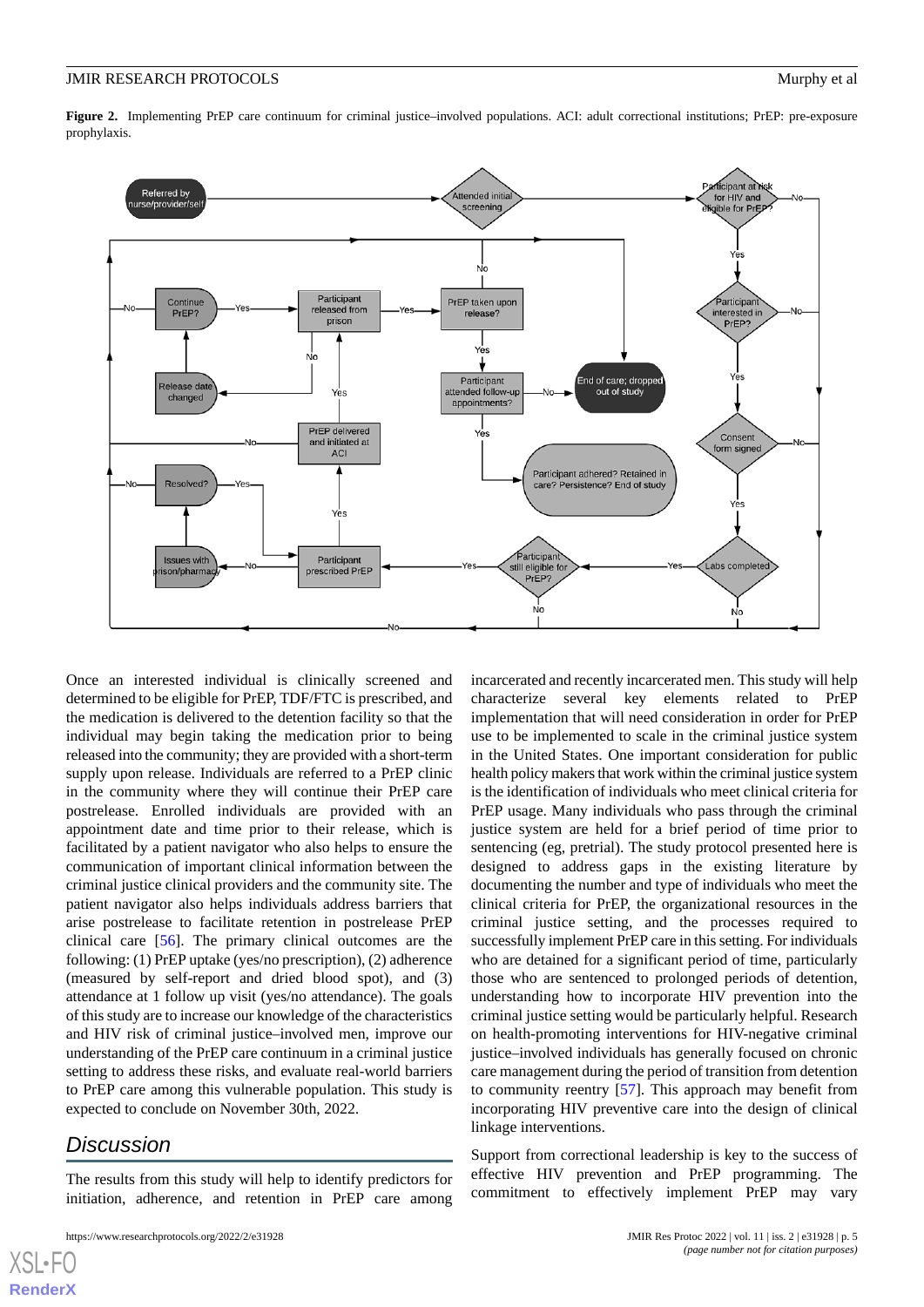significantly between different correctional departments, particularly given the cost of medications as well as the clinical and support personnel that might be required. In RIDOC, support from administrative and medical leadership has been key to the feasibility of conducting this study. Moving forward, a greater understanding of this variability and its impact on effective PrEP implementation will be critical. This will be particularly true if an injectable version of PrEP becomes available. A long-acting version of PrEP may provide greater protection from HIV acquisition, particularly in the chaotic postrelease period when adhering to a daily pill may be difficult for this population.

Beyond the consideration of adapting PrEP clinical processes to the criminal justice context, encouraging PrEP uptake for individuals from multiply marginalized backgrounds, linking individuals to care in the community postrelease, and addressing HIV risk and PrEP use in the context of the complex health needs of criminal justice–involved individuals are likely to require different approaches than may have been successful in other populations. Importantly, the criminal justice system

represents an opportunity to reach and intervene with MSM who may not be traditionally reached otherwise (eg, LGBTQ+ engaged in health care). This is because criminal justice–involved men may be less likely to seek medical care in the community and more likely to have risk behaviors that are more highly stigmatized (eg, having sex with men for money, for drugs, or to meet other needs). There are likely to be some important differences among different populations experiencing incarceration who are eligible for PrEP, and characterizing these nuances in clinical care will be important to fully understanding what is required to encourage PrEP uptake and engagement in care among criminal justice–involved individuals. Finally, this population experiences many challenges in being linked to care while also experiencing extremely high risk for HIV acquisition [\[10](#page-5-9),[17](#page-6-0)[,58](#page-8-2),[59\]](#page-8-3). Successful implementation of PrEP care within the criminal justice system and linking criminal justice–involved individuals to PrEP care in the community has the potential to significantly reduce the spread of HIV both within the criminal justice setting and the broader community, and is an important step to ending the HIV epidemic in the United States [\[60](#page-8-4),[61\]](#page-8-5).

# **Conflicts of Interest**

<span id="page-5-0"></span>BR receives funding from Gilead Sciences for a research project (number IN-US-276-5463).

### <span id="page-5-1"></span>**References**

- 1. Diagnoses of HIV Infection in the United States and Dependent Areas, 2018. Centers for Disease Control and Prevention. URL: <https://www.cdc.gov/hiv/library/reports/hiv-surveillance/vol-31/index.html> [accessed 2021-10-12]
- <span id="page-5-2"></span>2. HIV Infection, Risk, Prevention, and Testing Behaviors among Persons Who Inject Drugs. National HIV Behavioral Surveillance Injection Drug Use, 20 U.S. Cities, 2015. Centers for Disease Control and Prevention. 2018. URL: [https:/](https://www.cdc.gov/hiv/pdf/library/reports/surveillance/cdc-hiv-surveillance-special-report-number-18.pdf) [/www.cdc.gov/hiv/pdf/library/reports/surveillance/cdc-hiv-surveillance-special-report-number-18.pdf](https://www.cdc.gov/hiv/pdf/library/reports/surveillance/cdc-hiv-surveillance-special-report-number-18.pdf) [accessed 2022-01-26]
- <span id="page-5-4"></span><span id="page-5-3"></span>3. Estimated HIV Incidence and Prevalence in the United States, 2014-2018. Centers for Disease Control and Prevention. URL: <https://www.cdc.gov/hiv/pdf/library/reports/surveillance/cdc-hiv-surveillance-supplemental-report-vol-25-1.pdf> [accessed 2021-08-15]
- <span id="page-5-5"></span>4. Hess KL, Hu X, Lansky A, Mermin J, Hall HI. Lifetime risk of a diagnosis of HIV infection in the United States. Ann Epidemiol 2017 Apr;27(4):238-243 [\[FREE Full text\]](http://europepmc.org/abstract/MED/28325538) [doi: [10.1016/j.annepidem.2017.02.003\]](http://dx.doi.org/10.1016/j.annepidem.2017.02.003) [Medline: [28325538\]](http://www.ncbi.nlm.nih.gov/entrez/query.fcgi?cmd=Retrieve&db=PubMed&list_uids=28325538&dopt=Abstract)
- <span id="page-5-6"></span>5. Rich JD, Beckwith CG, Macmadu A, Marshall BDL, Brinkley-Rubinstein L, Amon JJ, et al. Clinical care of incarcerated people with HIV, viral hepatitis, or tuberculosis. Lancet 2016 Sep 10;388(10049):1103-1114 [\[FREE Full text\]](http://europepmc.org/abstract/MED/27427452) [doi: [10.1016/S0140-6736\(16\)30379-8\]](http://dx.doi.org/10.1016/S0140-6736(16)30379-8) [Medline: [27427452](http://www.ncbi.nlm.nih.gov/entrez/query.fcgi?cmd=Retrieve&db=PubMed&list_uids=27427452&dopt=Abstract)]
- <span id="page-5-8"></span><span id="page-5-7"></span>6. Maruschak L. HIV in Prisons, 2001-2010. Bureau of Justice Statistics. 2012. URL: [https://bjs.ojp.gov/content/pub/pdf/](https://bjs.ojp.gov/content/pub/pdf/hivp10.pdf) [hivp10.pdf](https://bjs.ojp.gov/content/pub/pdf/hivp10.pdf) [accessed 2022-01-26]
- <span id="page-5-9"></span>7. Westergaard RP, Spaulding AC, Flanigan TP. HIV among persons incarcerated in the USA. Current Opinion in Infectious Diseases 2013;26(1):10-16. [doi: [10.1097/qco.0b013e32835c1dd0](http://dx.doi.org/10.1097/qco.0b013e32835c1dd0)]
- 8. Incarceration is not an equal opportunity punishment. Prison Policy Initiative. URL: [https://www.prisonpolicy.org/articles/](https://www.prisonpolicy.org/articles/notequal.html) [notequal.html](https://www.prisonpolicy.org/articles/notequal.html) [accessed 2020-12-30]
- 9. Bonczar T. Prevalence of Imprisonment in the US Population 1974-2001. Bureau of Justice Statistics. 2003. URL: [https:/](https://bjs.ojp.gov/content/pub/pdf/piusp01.pdf) [/bjs.ojp.gov/content/pub/pdf/piusp01.pdf](https://bjs.ojp.gov/content/pub/pdf/piusp01.pdf) [accessed 2022-01-26]
- 10. Adams J, Nowels C, Corsi K, Long J, Steiner J, Binswanger I. HIV risk after release from prison: a qualitative study of former inmates. J Acquir Immune Defic Syndr 1999 2011;57(5):1-7. [doi: [10.1097/qai.0b013e31821e9f41](http://dx.doi.org/10.1097/qai.0b013e31821e9f41)]
- 11. Binswanger IA, Nowels C, Corsi KF, Glanz J, Long J, Booth RE, et al. Return to drug use and overdose after release from prison: a qualitative study of risk and protective factors. Addict Sci Clin Pract 2012;7:3 [[FREE Full text](https://ascpjournal.biomedcentral.com/articles/10.1186/1940-0640-7-3)] [doi: [10.1186/1940-0640-7-3\]](http://dx.doi.org/10.1186/1940-0640-7-3) [Medline: [22966409\]](http://www.ncbi.nlm.nih.gov/entrez/query.fcgi?cmd=Retrieve&db=PubMed&list_uids=22966409&dopt=Abstract)
- 12. DeBeck K, Kerr T, Li K, Milloy M, Montaner J, Wood E. Incarceration and drug use patterns among a cohort of injection drug users. Addiction 2009 Jan;104(1):69-76 [[FREE Full text](http://europepmc.org/abstract/MED/19133890)] [doi: [10.1111/j.1360-0443.2008.02387.x](http://dx.doi.org/10.1111/j.1360-0443.2008.02387.x)] [Medline: [19133890\]](http://www.ncbi.nlm.nih.gov/entrez/query.fcgi?cmd=Retrieve&db=PubMed&list_uids=19133890&dopt=Abstract)
- 13. Genberg B, Astemborski J, Vlahov D, Kirk G, Mehta S. Incarceration and injection drug use in Baltimore, Maryland. Addiction 2015 Jul;110(7):1152-1159 [[FREE Full text\]](http://europepmc.org/abstract/MED/25845621) [doi: [10.1111/add.12938](http://dx.doi.org/10.1111/add.12938)] [Medline: [25845621](http://www.ncbi.nlm.nih.gov/entrez/query.fcgi?cmd=Retrieve&db=PubMed&list_uids=25845621&dopt=Abstract)]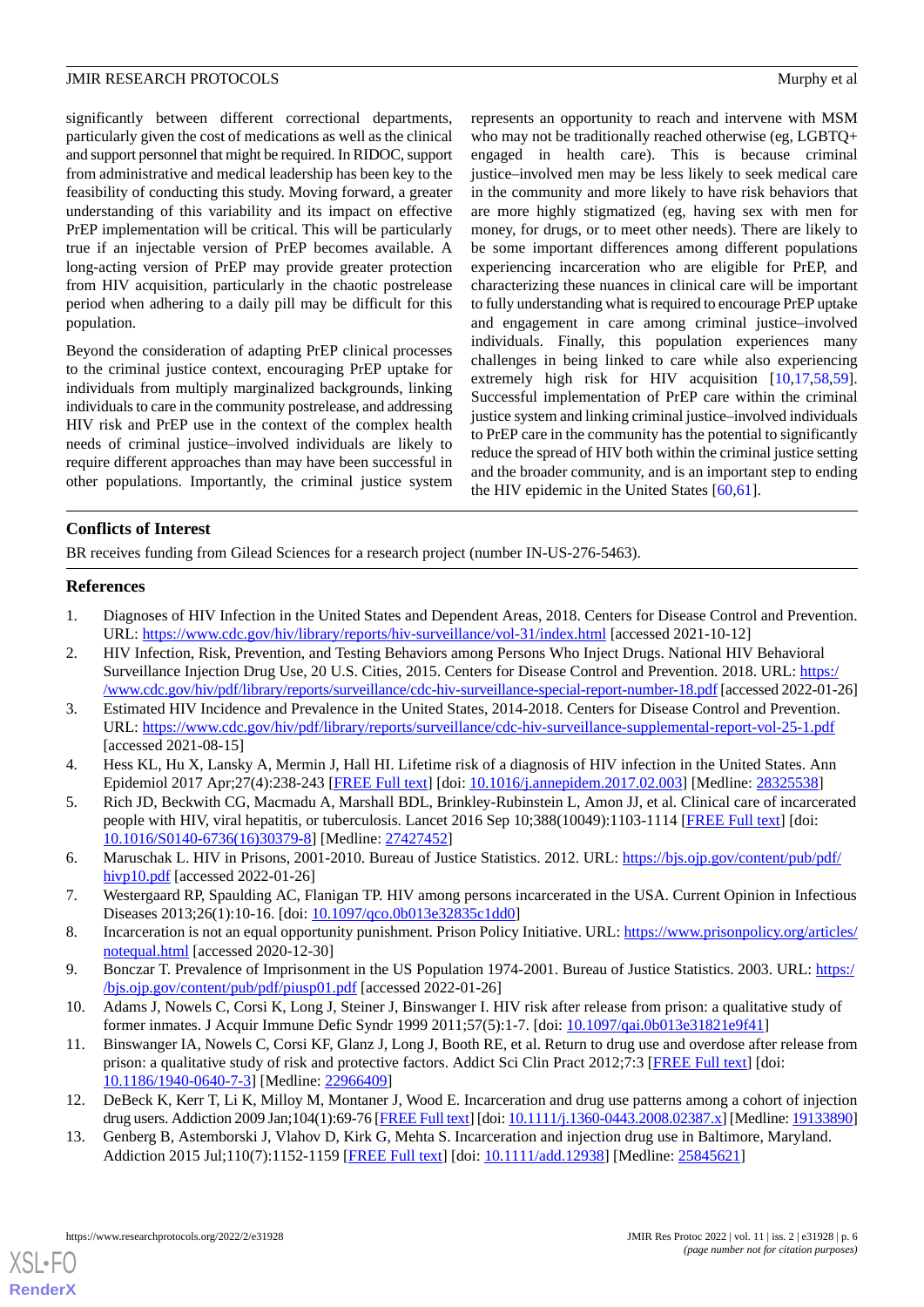- 14. McKnight I, Maas B, Wood E, Tyndall MW, Small W, Lai C, et al. Factors associated with public injecting among users of Vancouver's supervised injection facility. Am J Drug Alcohol Abuse 2007 Jul 07;33(2):319-325. [doi: [10.1080/00952990601175102\]](http://dx.doi.org/10.1080/00952990601175102) [Medline: [17497555\]](http://www.ncbi.nlm.nih.gov/entrez/query.fcgi?cmd=Retrieve&db=PubMed&list_uids=17497555&dopt=Abstract)
- 15. Scheim A, Rachlis B, Bardwell G, Mitra S, Kerr T. Public drug injecting in London, Ontario: a cross-sectional survey. CMAJ Open 2017 Apr 11;5(2):E290-E294. [doi: [10.9778/cmajo.20160163\]](http://dx.doi.org/10.9778/cmajo.20160163)
- 16. Merrall E, Kariminia A, Binswanger I, Hobbs MS, Farrell M, Marsden J, et al. Meta-analysis of drug-related deaths soon after release from prison. Addiction 2010 Sep;105(9):1545-1554 [[FREE Full text\]](https://doi.org/10.1111/j.1360-0443.2010.02990.x) [doi: [10.1111/j.1360-0443.2010.02990.x](http://dx.doi.org/10.1111/j.1360-0443.2010.02990.x)] [Medline: [20579009](http://www.ncbi.nlm.nih.gov/entrez/query.fcgi?cmd=Retrieve&db=PubMed&list_uids=20579009&dopt=Abstract)]
- <span id="page-6-1"></span><span id="page-6-0"></span>17. Adams LM, Kendall S, Smith A, Quigley E, Stuewig JB, Tangney JP. HIV risk behaviors of male and female jail inmates prior to incarceration and one year post-release. AIDS Behav 2013 Oct 22;17(8):2685-2694 [\[FREE Full text\]](http://europepmc.org/abstract/MED/21779954) [doi: [10.1007/s10461-011-9990-2\]](http://dx.doi.org/10.1007/s10461-011-9990-2) [Medline: [21779954](http://www.ncbi.nlm.nih.gov/entrez/query.fcgi?cmd=Retrieve&db=PubMed&list_uids=21779954&dopt=Abstract)]
- <span id="page-6-2"></span>18. Solomon L, Montague BT, Beckwith CG, Baillargeon J, Costa M, Dumont D, et al. Survey finds that many prisons and jails have room to improve HIV testing and coordination of postrelease treatment. Health Aff (Millwood) 2014 Mar;33(3):434-442 [[FREE Full text\]](http://europepmc.org/abstract/MED/24590942) [doi: [10.1377/hlthaff.2013.1115\]](http://dx.doi.org/10.1377/hlthaff.2013.1115) [Medline: [24590942\]](http://www.ncbi.nlm.nih.gov/entrez/query.fcgi?cmd=Retrieve&db=PubMed&list_uids=24590942&dopt=Abstract)
- <span id="page-6-3"></span>19. McCormack S, Dunn DT, Desai M, Dolling DI, Gafos M, Gilson R, et al. Pre-exposure prophylaxis to prevent the acquisition of HIV-1 infection (PROUD): effectiveness results from the pilot phase of a pragmatic open-label randomised trial. Lancet 2016 Jan 02;387(10013):53-60 [\[FREE Full text\]](https://linkinghub.elsevier.com/retrieve/pii/S0140-6736(15)00056-2) [doi: [10.1016/S0140-6736\(15\)00056-2](http://dx.doi.org/10.1016/S0140-6736(15)00056-2)] [Medline: [26364263\]](http://www.ncbi.nlm.nih.gov/entrez/query.fcgi?cmd=Retrieve&db=PubMed&list_uids=26364263&dopt=Abstract)
- <span id="page-6-4"></span>20. Grant RM, Anderson PL, McMahan V, Liu A, Amico KR, Mehrotra M, et al. Uptake of pre-exposure prophylaxis, sexual practices, and HIV incidence in men and transgender women who have sex with men: a cohort study. Lancet Infect Dis 2014 Sep;14(9):820-829. [doi: [10.1016/S1473-3099\(14\)70847-3](http://dx.doi.org/10.1016/S1473-3099(14)70847-3)] [Medline: [25065857\]](http://www.ncbi.nlm.nih.gov/entrez/query.fcgi?cmd=Retrieve&db=PubMed&list_uids=25065857&dopt=Abstract)
- <span id="page-6-5"></span>21. Murnane PM, Celum C, Mugo N, Campbell JD, Donnell D, Bukusi E, Partners PrEP Study Team. Efficacy of preexposure prophylaxis for HIV-1 prevention among high-risk heterosexuals: subgroup analyses from a randomized trial. AIDS 2013 Aug 24;27(13):2155-2160 [[FREE Full text](http://europepmc.org/abstract/MED/24384592)] [doi: [10.1097/QAD.0b013e3283629037](http://dx.doi.org/10.1097/QAD.0b013e3283629037)] [Medline: [24384592\]](http://www.ncbi.nlm.nih.gov/entrez/query.fcgi?cmd=Retrieve&db=PubMed&list_uids=24384592&dopt=Abstract)
- <span id="page-6-6"></span>22. Choopanya K, Martin M, Suntharasamai P, Sangkum U, Mock PA, Leethochawalit M, et al. Antiretroviral prophylaxis for HIV infection in injecting drug users in Bangkok, Thailand (the Bangkok Tenofovir Study): a randomised, double-blind, placebo-controlled phase 3 trial. Lancet 2013 Jun 15;381(9883):2083-2090. [doi: [10.1016/S0140-6736\(13\)61127-7\]](http://dx.doi.org/10.1016/S0140-6736(13)61127-7) [Medline: [23769234](http://www.ncbi.nlm.nih.gov/entrez/query.fcgi?cmd=Retrieve&db=PubMed&list_uids=23769234&dopt=Abstract)]
- <span id="page-6-7"></span>23. Dumond J, Yeh R, Patterson K. Antiretroviral drug exposure in the female genital tract: implications for oral pre- and post-exposure prophylaxis. AIDS 2007;21(14):1899-1907. [doi: [10.1097/qad.0b013e328270385a](http://dx.doi.org/10.1097/qad.0b013e328270385a)]
- <span id="page-6-8"></span>24. Siegler AJ, Mouhanna F, Giler RM, Weiss K, Pembleton E, Guest J, et al. The prevalence of pre-exposure prophylaxis use and the pre-exposure prophylaxis-to-need ratio in the fourth quarter of 2017, United States. Ann Epidemiol 2018 Dec;28(12):841-849 [\[FREE Full text](https://linkinghub.elsevier.com/retrieve/pii/S1047-2797(18)30107-8)] [doi: [10.1016/j.annepidem.2018.06.005\]](http://dx.doi.org/10.1016/j.annepidem.2018.06.005) [Medline: [29983236](http://www.ncbi.nlm.nih.gov/entrez/query.fcgi?cmd=Retrieve&db=PubMed&list_uids=29983236&dopt=Abstract)]
- <span id="page-6-9"></span>25. Boys A, Farrell M, Bebbington P, Brugha T, Coid J, Jenkins R, et al. Drug use and initiation in prison: results from a national prison survey in England and Wales. Addiction 2002 Dec;97(12):1551-1560. [doi: [10.1046/j.1360-0443.2002.00229.x\]](http://dx.doi.org/10.1046/j.1360-0443.2002.00229.x) [Medline: [12472639\]](http://www.ncbi.nlm.nih.gov/entrez/query.fcgi?cmd=Retrieve&db=PubMed&list_uids=12472639&dopt=Abstract)
- <span id="page-6-11"></span><span id="page-6-10"></span>26. Calzavara L, Burchell A, Schlossberg J, Myers T, Escobar M, Wallace E, et al. Prior opiate injection and incarceration history predict injection drug use among inmates. Addiction 2003 Sep;98(9):1257-1265. [doi: [10.1046/j.1360-0443.2003.00466.x\]](http://dx.doi.org/10.1046/j.1360-0443.2003.00466.x) [Medline: [12930213\]](http://www.ncbi.nlm.nih.gov/entrez/query.fcgi?cmd=Retrieve&db=PubMed&list_uids=12930213&dopt=Abstract)
- <span id="page-6-12"></span>27. Kolind T, Duke K. Drugs in prisons: Exploring use, control, treatment and policy. Drugs: Education, Prevention and Policy 2016 May 23;23(2):89-92. [doi: [10.3109/09687637.2016.1153604](http://dx.doi.org/10.3109/09687637.2016.1153604)]
- <span id="page-6-13"></span>28. Kinner SA, Jenkinson R, Gouillou M, Milloy M. High-risk drug-use practices among a large sample of Australian prisoners. Drug Alcohol Depend 2012 Nov 01;126(1-2):156-160. [doi: [10.1016/j.drugalcdep.2012.05.008\]](http://dx.doi.org/10.1016/j.drugalcdep.2012.05.008) [Medline: [22658284](http://www.ncbi.nlm.nih.gov/entrez/query.fcgi?cmd=Retrieve&db=PubMed&list_uids=22658284&dopt=Abstract)]
- <span id="page-6-14"></span>29. Bunn R. Intersectional needs and reentry: Re-conceptualizing 'multiple and complex needs' post-release. Criminology & Criminal Justice 2018 Jan 02;19(3):328-345. [doi: [10.1177/1748895817751828\]](http://dx.doi.org/10.1177/1748895817751828)
- <span id="page-6-15"></span>30. Wallace D, Fahmy C, Cotton L, Jimmons C, McKay R, Stoffer S, et al. Examining the Role of Familial Support During Prison and After Release on Post-Incarceration Mental Health. Int J Offender Ther Comp Criminol 2014 Aug 25;60(1):3-20. [doi: [10.1177/0306624x14548023](http://dx.doi.org/10.1177/0306624x14548023)]
- 31. Nunn A, Brinkley-Rubinstein L, Oldenburg C, Mayer KH, Mimiaga M, Patel R, et al. Defining the HIV pre-exposure prophylaxis care continuum. AIDS 2017 Mar 13;31(5):731-734 [\[FREE Full text\]](http://europepmc.org/abstract/MED/28060019) [doi: [10.1097/QAD.0000000000001385](http://dx.doi.org/10.1097/QAD.0000000000001385)] [Medline: [28060019](http://www.ncbi.nlm.nih.gov/entrez/query.fcgi?cmd=Retrieve&db=PubMed&list_uids=28060019&dopt=Abstract)]
- <span id="page-6-16"></span>32. Kelley CF, Kahle E, Siegler A, Sanchez T, Rio CD, Sullivan PS, et al. Applying a PrEP Continuum of Care for Men Who Have Sex With Men in Atlanta, Georgia. Clin Infect Dis 2015 Nov 15;61(10):1590-1597. [doi: [10.1093/cid/civ664\]](http://dx.doi.org/10.1093/cid/civ664) [Medline: [26270691](http://www.ncbi.nlm.nih.gov/entrez/query.fcgi?cmd=Retrieve&db=PubMed&list_uids=26270691&dopt=Abstract)]
- 33. Holloway IW, Krueger EA, Meyer IH, Lightfoot M, Frost DM, Hammack PL. Longitudinal trends in PrEP familiarity, attitudes, use and discontinuation among a national probability sample of gay and bisexual men, 2016-2018. PLoS One 2020 Dec 31;15(12):e0244448 [\[FREE Full text\]](https://dx.plos.org/10.1371/journal.pone.0244448) [doi: [10.1371/journal.pone.0244448\]](http://dx.doi.org/10.1371/journal.pone.0244448) [Medline: [33382743\]](http://www.ncbi.nlm.nih.gov/entrez/query.fcgi?cmd=Retrieve&db=PubMed&list_uids=33382743&dopt=Abstract)
- 34. Chan PA, Goedel WC, Nunn AS, Sowemimo-Coker G, Galárraga O, Prosperi M, et al. Potential Impact of Interventions to Enhance Retention in Care During Real-World HIV Pre-Exposure Prophylaxis Implementation. AIDS Patient Care STDS 2019 Oct 01;33(10):434-439 [\[FREE Full text\]](http://europepmc.org/abstract/MED/31584857) [doi: [10.1089/apc.2019.0064](http://dx.doi.org/10.1089/apc.2019.0064)] [Medline: [31584857\]](http://www.ncbi.nlm.nih.gov/entrez/query.fcgi?cmd=Retrieve&db=PubMed&list_uids=31584857&dopt=Abstract)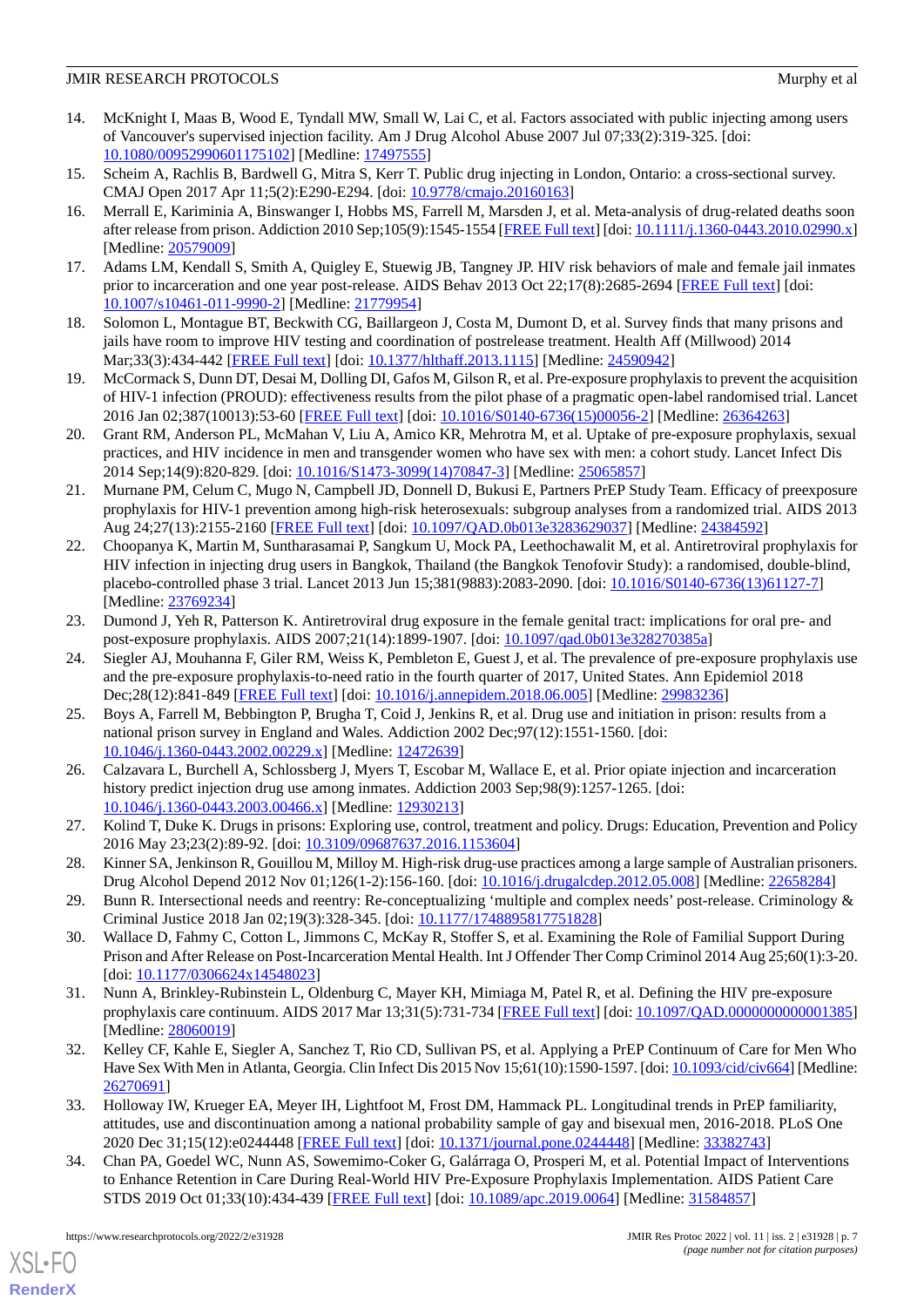- <span id="page-7-0"></span>35. Brinkley-Rubinstein L, Dauria E, Tolou-Shams M, Christopoulos K, Chan PA, Beckwith CG, et al. The Path to Implementation of HIV Pre-exposure Prophylaxis for People Involved in Criminal Justice Systems. Curr HIV/AIDS Rep 2018 Apr 8;15(2):93-95 [\[FREE Full text\]](http://europepmc.org/abstract/MED/29516265) [doi: [10.1007/s11904-018-0389-9](http://dx.doi.org/10.1007/s11904-018-0389-9)] [Medline: [29516265](http://www.ncbi.nlm.nih.gov/entrez/query.fcgi?cmd=Retrieve&db=PubMed&list_uids=29516265&dopt=Abstract)]
- <span id="page-7-1"></span>36. Preexposure Prophylaxis for the Prevention of HIV Infection in the United States, A Clinical Practice Guideline (Update). Centers for Disease Control and Prevention. 2017. URL: [https://www.cdc.gov/hiv/pdf/risk/prep/cdc-hiv-prep-guidelines-2017.](https://www.cdc.gov/hiv/pdf/risk/prep/cdc-hiv-prep-guidelines-2017.pdf) [pdf](https://www.cdc.gov/hiv/pdf/risk/prep/cdc-hiv-prep-guidelines-2017.pdf) [accessed 2021-01-17]
- <span id="page-7-2"></span>37. Martin M, Vanichseni S, Suntharasamai P, Sangkum U, Mock PA, Leethochawalit M, Bangkok Tenofovir Study Group. The impact of adherence to preexposure prophylaxis on the risk of HIV infection among people who inject drugs. AIDS 2015 Apr 24;29(7):819-824. [doi: [10.1097/QAD.0000000000000613\]](http://dx.doi.org/10.1097/QAD.0000000000000613) [Medline: [25985403](http://www.ncbi.nlm.nih.gov/entrez/query.fcgi?cmd=Retrieve&db=PubMed&list_uids=25985403&dopt=Abstract)]
- <span id="page-7-4"></span><span id="page-7-3"></span>38. Coy KC, Hazen RJ, Kirkham HS, Delpino A, Siegler AJ. Persistence on HIV preexposure prophylaxis medication over a 2-year period among a national sample of 7148 PrEP users, United States, 2015 to 2017. J Int AIDS Soc 2019 Feb 18;22(2):e25252 [\[FREE Full text](http://europepmc.org/abstract/MED/30775846)] [doi: [10.1002/jia2.25252](http://dx.doi.org/10.1002/jia2.25252)] [Medline: [30775846](http://www.ncbi.nlm.nih.gov/entrez/query.fcgi?cmd=Retrieve&db=PubMed&list_uids=30775846&dopt=Abstract)]
- <span id="page-7-5"></span>39. Zaller ND, Holmes L, Dyl AC, Mitty JA, Beckwith CG, Flanigan TP, et al. Linkage to treatment and supportive services among HIV-positive ex-offenders in Project Bridge. J Health Care Poor Underserved 2008 May;19(2):522-531. [doi: [10.1353/hpu.0.0030\]](http://dx.doi.org/10.1353/hpu.0.0030) [Medline: [18469423\]](http://www.ncbi.nlm.nih.gov/entrez/query.fcgi?cmd=Retrieve&db=PubMed&list_uids=18469423&dopt=Abstract)
- 40. Furukawa NW, Maksut JL, Zlotorzynska M, Sanchez TH, Smith DK, Baral SD. Sexuality Disclosure in U.S. Gay, Bisexual, and Other Men Who Have Sex With Men: Impact on Healthcare-Related Stigmas and HIV Pre-Exposure Prophylaxis Denial. Am J Prev Med 2020 Aug;59(2):e79-e87 [[FREE Full text\]](http://europepmc.org/abstract/MED/32376144) [doi: [10.1016/j.amepre.2020.02.010](http://dx.doi.org/10.1016/j.amepre.2020.02.010)] [Medline: [32376144\]](http://www.ncbi.nlm.nih.gov/entrez/query.fcgi?cmd=Retrieve&db=PubMed&list_uids=32376144&dopt=Abstract)
- <span id="page-7-6"></span>41. Rubenstein LS, Amon JJ, McLemore M, Eba P, Dolan K, Lines R, et al. HIV, prisoners, and human rights. Lancet 2016 Sep 17;388(10050):1202-1214. [doi: [10.1016/S0140-6736\(16\)30663-8](http://dx.doi.org/10.1016/S0140-6736(16)30663-8)] [Medline: [27427457\]](http://www.ncbi.nlm.nih.gov/entrez/query.fcgi?cmd=Retrieve&db=PubMed&list_uids=27427457&dopt=Abstract)
- <span id="page-7-7"></span>42. Ravlija J, Vasilj I, Marijanović I, Vasilj M. Risk behaviour of prison inmates in relation to HIV/STI. Psychiatr Danub 2014 Dec;26 Suppl 2:395-401. [Medline: [25433321\]](http://www.ncbi.nlm.nih.gov/entrez/query.fcgi?cmd=Retrieve&db=PubMed&list_uids=25433321&dopt=Abstract)
- <span id="page-7-8"></span>43. Parsons J, Cox C. PrEP in Prisons: HIV prevention in incarcerated populations. IJPH 2019 Nov 26;16(2):199-206. [doi: [10.1108/ijph-09-2019-0053](http://dx.doi.org/10.1108/ijph-09-2019-0053)]
- <span id="page-7-9"></span>44. Grinstead O, Seal DW, Wolitski R, Flanigan T, Fitzgerald C, Nealey-Moore J, Project START Study Group. HIV and STD testing in prisons: perspectives of in-prison service providers. AIDS Educ Prev 2003 Dec;15(6):547-560. [doi: [10.1521/aeap.15.7.547.24045](http://dx.doi.org/10.1521/aeap.15.7.547.24045)] [Medline: [14711167\]](http://www.ncbi.nlm.nih.gov/entrez/query.fcgi?cmd=Retrieve&db=PubMed&list_uids=14711167&dopt=Abstract)
- <span id="page-7-10"></span>45. Brinkley-Rubinstein L, Peterson M, Arnold T, Nunn AS, Beckwith CG, Castonguay B, et al. Knowledge, interest, and anticipated barriers of pre-exposure prophylaxis uptake and adherence among gay, bisexual, and men who have sex with men who are incarcerated. PLoS One 2018 Dec 7;13(12):e0205593 [[FREE Full text\]](https://dx.plos.org/10.1371/journal.pone.0205593) [doi: [10.1371/journal.pone.0205593](http://dx.doi.org/10.1371/journal.pone.0205593)] [Medline: [30532275](http://www.ncbi.nlm.nih.gov/entrez/query.fcgi?cmd=Retrieve&db=PubMed&list_uids=30532275&dopt=Abstract)]
- <span id="page-7-11"></span>46. Shavit S, Aminawung JA, Birnbaum N, Greenberg S, Berthold T, Fishman A, et al. Transitions Clinic Network: Challenges And Lessons In Primary Care For People Released From Prison. Health Aff (Millwood) 2017 Jun 01;36(6):1006-1015. [doi: [10.1377/hlthaff.2017.0089\]](http://dx.doi.org/10.1377/hlthaff.2017.0089) [Medline: [28583958](http://www.ncbi.nlm.nih.gov/entrez/query.fcgi?cmd=Retrieve&db=PubMed&list_uids=28583958&dopt=Abstract)]
- <span id="page-7-13"></span><span id="page-7-12"></span>47. Roth AM, Aumaier BL, Felsher MA, Welles SL, Martinez-Donate AP, Chavis M, et al. An Exploration of Factors Impacting Preexposure Prophylaxis Eligibility and Access Among Syringe Exchange Users. Sexual Trans Dis 2018;45(4):217-221. [doi: 10.1097/olg.00000000000000728]
- <span id="page-7-14"></span>48. Solomon M, Schechter M, Liu A, McMahan VM, Guanira JV, Hance RJ, iPrEx Study Team. The Safety of Tenofovir-Emtricitabine for HIV Pre-Exposure Prophylaxis (PrEP) in Individuals With Active Hepatitis B. J Acquir Immune Defic Syndr 2016 Mar 01;71(3):281-286 [[FREE Full text\]](http://europepmc.org/abstract/MED/26413853) [doi: [10.1097/QAI.0000000000000857\]](http://dx.doi.org/10.1097/QAI.0000000000000857) [Medline: [26413853](http://www.ncbi.nlm.nih.gov/entrez/query.fcgi?cmd=Retrieve&db=PubMed&list_uids=26413853&dopt=Abstract)]
- <span id="page-7-15"></span>49. Ross M, Liebling A, Tait S. The Relationships of Prison Climate to Health Service in Correctional Environments: Inmate Health Care Measurement, Satisfaction and Access in Prisons: The Relationships of Prison Climate to Health Service in Correctional Environments. Howard J Crim Justice 2011;50(3):262-274. [doi: [10.1111/j.1468-2311.2011.00658.x\]](http://dx.doi.org/10.1111/j.1468-2311.2011.00658.x)
- <span id="page-7-17"></span><span id="page-7-16"></span>50. Komalasari R, Wilson S, Haw S. A social ecological model (SEM) to exploring barriers of and facilitators to the implementation of opioid agonist treatment (OAT) programmes in prisons. IJPH 2021 Aug 07;17(4):477-496. [doi: [10.1108/ijph-04-2020-0020](http://dx.doi.org/10.1108/ijph-04-2020-0020)]
- 51. Kay ES, Pinto RM. Is Insurance a Barrier to HIV Preexposure Prophylaxis? Clarifying the Issue. Am J Public Health 2020 Jan;110(1):61-64. [doi: [10.2105/ajph.2019.305389](http://dx.doi.org/10.2105/ajph.2019.305389)]
- <span id="page-7-18"></span>52. Siegler AJ, Bratcher A, Weiss KM. Geographic Access to Preexposure Prophylaxis Clinics Among Men Who Have Sex With Men in the United States. Am J Public Health 2019 Sep;109(9):1216-1223. [doi: [10.2105/ajph.2019.305172](http://dx.doi.org/10.2105/ajph.2019.305172)]
- <span id="page-7-19"></span>53. LeMasters K, Oser C, Cowell M, Mollan K, Nowotny K, Brinkley-Rubinstein L. Longitudinal pre-exposure prophylaxis (PrEP) acceptability, initiation and adherence among criminal justice-involved adults in the USA: the Southern PrEP Cohort Study (SPECS) protocol. BMJ Open 2021 Jul 16;11(7):e047340 [[FREE Full text](https://bmjopen.bmj.com/lookup/pmidlookup?view=long&pmid=34272219)] [doi: [10.1136/bmjopen-2020-047340](http://dx.doi.org/10.1136/bmjopen-2020-047340)] [Medline: [34272219](http://www.ncbi.nlm.nih.gov/entrez/query.fcgi?cmd=Retrieve&db=PubMed&list_uids=34272219&dopt=Abstract)]
- 54. Hariri S, Sharafi H, Sheikh M, Merat S, Hashemi F, Azimian F, et al. Continuum of hepatitis C care cascade in prison and following release in the direct-acting antivirals era. Harm Reduct J 2020 Oct 20;17(1):80-87 [[FREE Full text](https://harmreductionjournal.biomedcentral.com/articles/10.1186/s12954-020-00431-x)] [doi: [10.1186/s12954-020-00431-x\]](http://dx.doi.org/10.1186/s12954-020-00431-x) [Medline: [33081794\]](http://www.ncbi.nlm.nih.gov/entrez/query.fcgi?cmd=Retrieve&db=PubMed&list_uids=33081794&dopt=Abstract)
- 55. RIDOC, Fiscal Year 2019 Population Report. The Rhode Island Department of Corrections. 2020. URL: [http://www.](http://www.doc.ri.gov/docs/FY19%20Annual%20Population%20Report.pdf) [doc.ri.gov/docs/FY19%20Annual%20Population%20Report.pdf](http://www.doc.ri.gov/docs/FY19%20Annual%20Population%20Report.pdf) [accessed 2021-01-13]